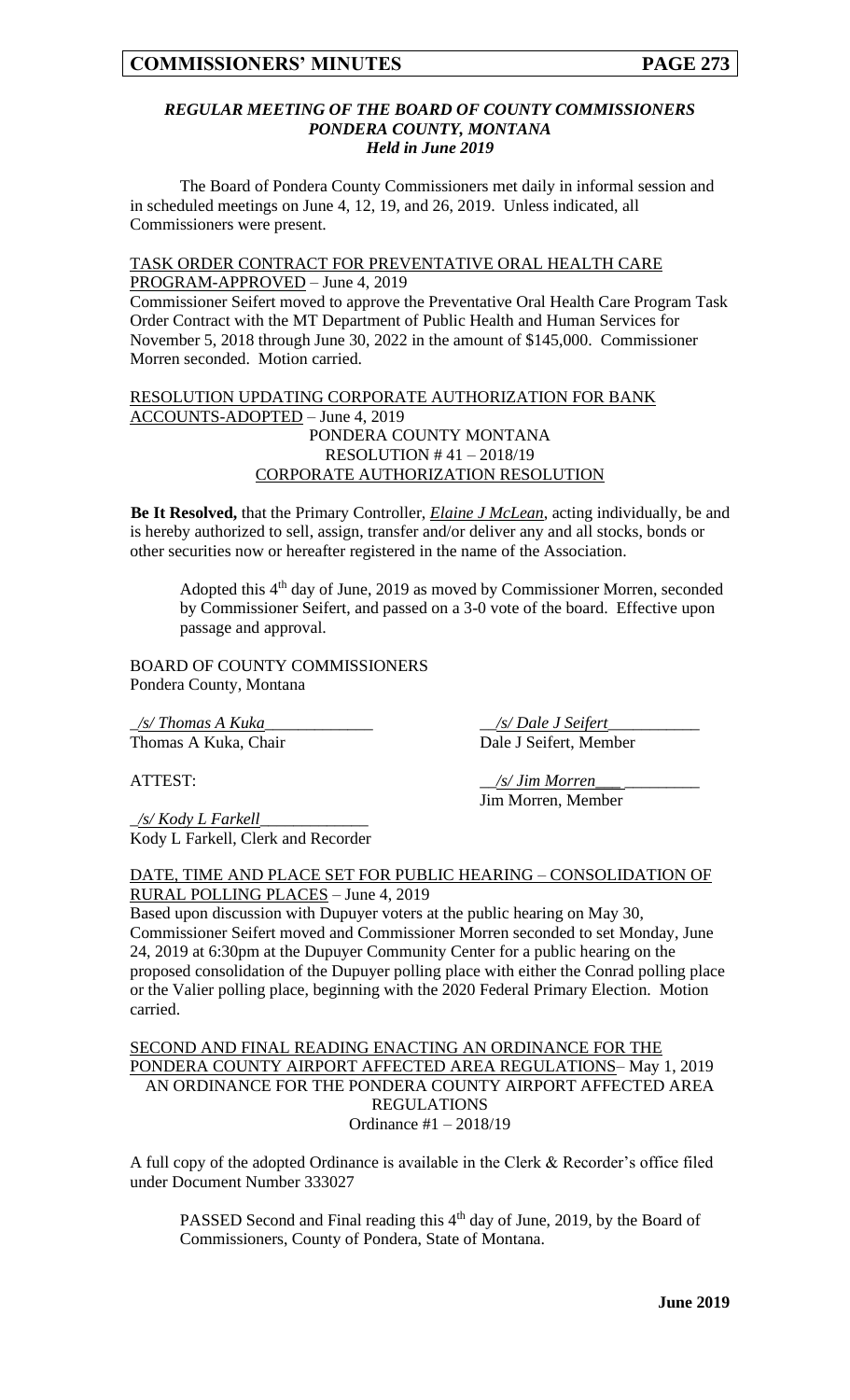\_\_\_/s/ *Thomas A. Kuka*\_\_\_ Thomas A. Kuka, Chair

\_\_\_/s/ *Dale J Seifert* \_\_\_\_\_ Dale J Seifert, Member

\_\_\_/s/ Jim Morren \_\_\_ Jim Morren, Member

Attest:

\_\_/s/ *Kody L. Farkell*\_\_\_\_\_\_\_\_ Kody L. Farkell

Pondera County Clerk and Recorder

## DATE, TIME AND PLACE SET FOR PUBLIC HEARING – CONSOLIDATION OF RURAL POLLING PLACES – June 4, 2019

Based on conversation at the public hearing on May 30, 2019 with Precinct 23 voters, Commissioner Seifert moved and Commissioner Morren seconded to set Monday, June 24, 2019 at 6:30pm at the Dupuyer Community Center for a public hearing on the proposed consolidation of the Dupuyer polling place with the the Valier polling place OR the Conrad polling place, beginning with the 2020 Federal Primary Election. Motion carried.

EXPENDITURES IN EXCESS OF \$500-APPROVED – June 4, 2019

Two bids were received for two dump bodies, hydraulic kits, and installation for the Road Dept trucks recently purchased. Bids were \$46, 825 each from Koio Brothers and \$46,458 each from 3V Distributing. Commissioner Morren moved purchase the dump bodies from 3V Distributing for \$46,458 each. Commissioner Seifert seconded. Motion carried.

APPOINMENT TO CENTRAL MONTANA TOURISM BOARD – June 4 Commissioner Morren moved and Commissioner Seifert seconded to recommend to the Central Montana Tourism Board the reappointment of Rita Christiaens to the Board for another 3 year term.

## PUBLIC HEARING – COUNTY COMPENSATION BOARD – June 12, 2019 Commissioner Kuka called the hearing to order at 9:00 a.m. Attending: Commissioners Thomas Kuka, Jim Morren, and Dale Seifert; Clerk and Recorder Kody Farkell, County Attorney Mary Ann Ries, Sheriff Robert Skorupa, Treasurer Elaine McLean, Justice of the Peace Cody Shaw, Clerk of District Court Laurie Eisenzimer, Dan Majerus and John McFarland.

The notice of the hearing was published in The Independent-Observer and The Valierian in the May 29 and June 5, 21019 issues.

Pursuant to 7-4-2503(4), Montana Code Annotated, county governments are required to appoint a county compensation board to prepare a compensation schedule for the elected county officials for the succeeding fiscal year. Also, in accordance with 7-4-2503(4), the Clerk and Recorder prepared and presented a worksheet showing salary comparisons to other counties as well as the City of Conrad and the Clerk of the Conrad School District and other demographics of the counties. The Board reviewed the worksheet. The federal cost-of-living adjustment for the fiscal 2019 year is 2.4%.

There was discussion regarding the proposed options for cost-of-living increases in elected officials' salaries for the 2019-20 fiscal year. County contributions toward employee health insurance will increase approximately 4.5% beginning July 1. Premiums for Workers' Compensation and Liability Insurance will decrease in FY20. The county is paying on loans for the cost of replacing the courthouse HVAC system and Conrad airport improvements, and funding is being finalized for adding a fueling system at the Conrad airport. The county has been saving for a new 9-1-1 dispatch console, but DES was just awarded a \$250,000 grant to make that purchase. There are some updating and maintenance issues that need to be made throughout the courthouse.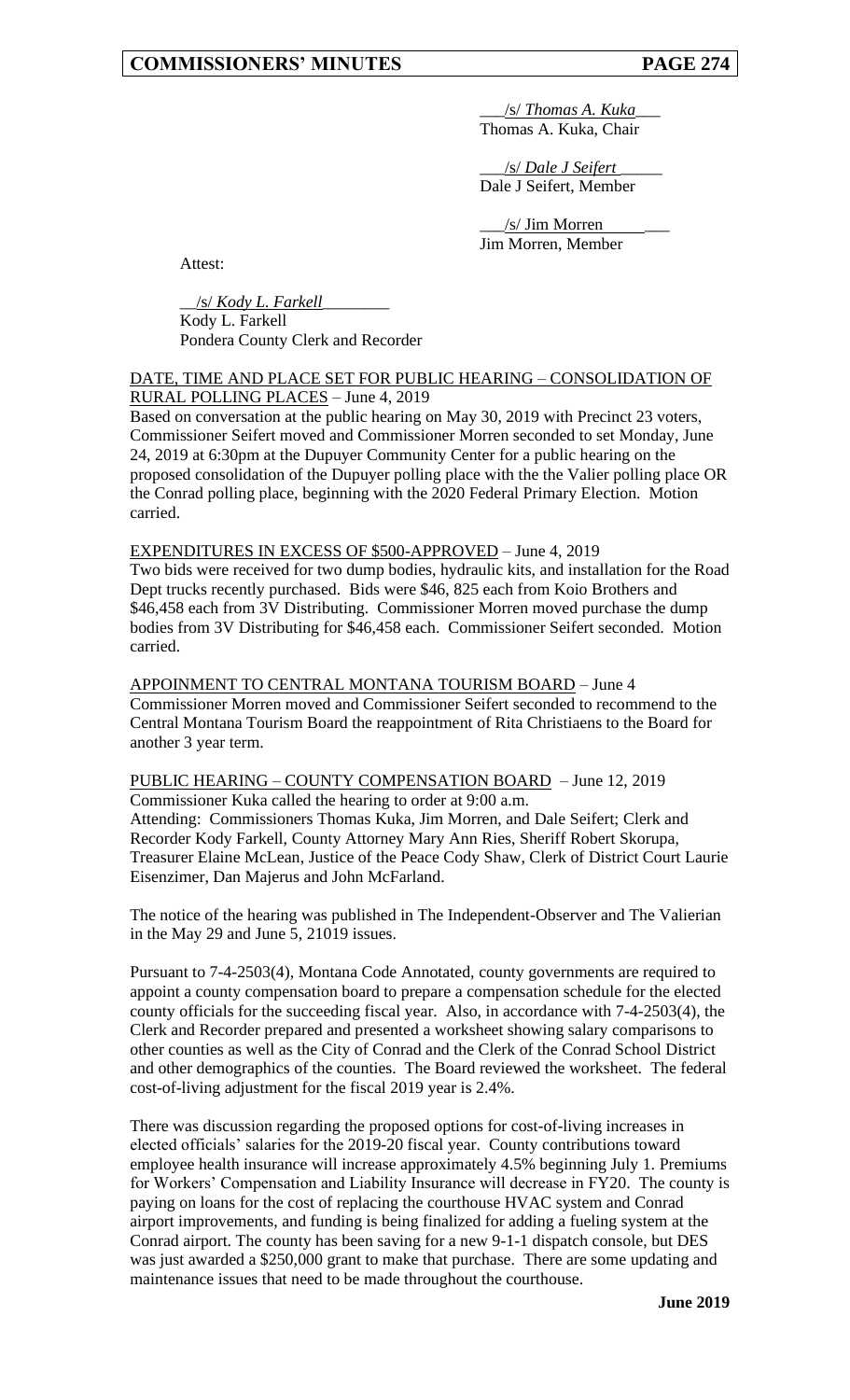$\overline{P}$ ADCEL

Attorney Ries stated that the state will be contributing \$72,311 in the upcoming fiscal year to cover a portion of her salaries and benefits. There has been risk over the last two legislative sessions that counties would lose this contribution. She also noted that Teton County is looking at a 5% increase for elected officials.

Clerk of District Court Eisenzimer asked that the Commissioners consider the additional \$2,000 annual to both her and Justice of the Peace, as allowed under Montana Law.

Upon further discussion of the budgetary constraints, along with the need for finding and keeping quality employees, Dan Majerus moved and John McFarland seconded to recommend an increase of up to 3% for elected officials as well as to recommend the \$2,000 additional for Clerk of District Court and Justice of the Peace. Motion carried.

The hearing closed at 10:00 a.m.

TAX ABATEMENTS 1080-APPROVED – June 12, 2019 Commissioner Morren moved to approve the following abatement:

|               |                                                |            | PARUEL  |
|---------------|------------------------------------------------|------------|---------|
| NUMBER REASON |                                                | CANCEL ADD | NO.     |
| 1080          | No longer owns livestock                       | 5.00       | 1004600 |
|               | Commissioner Seifert seconded. Motion carried. |            |         |

RESOLUTION AUTHORIZING AMENDMENTS TO PONDERA COUNTY BUDGET-ADOPTED – June 12, 2019 PONDERA COUNTY MONTANA RESOLUTION #42 – 2018/19 AUTHORIZING BUDGET AMENDMENTS TO PONDERA COUNTY BUDGET

WHEREAS the Montana Code Annotated, Section 7-6-4006(4), grants the Board of County Commissioners the power and authority to amend the budget during the fiscal year by conducting public hearings at regularly scheduled meetings; and

WHEREAS Pondera County Commissioners approved the appropriations budget for the Pondera County during its regular budget approval process and errors in revenues and expenditures budget have been identified; and

NOW, THEREFORE, BE IT RESOLVED by the Board of County Commissioners of Pondera County that the budget be corrected as follows:

| Revenue<br>2917-351015<br>2958-331107      | Description<br>Victim & Witness Adv<br><b>Emerg Prep Grant</b> | <b>Prior Amount</b><br>\$1,000<br>\$28,145 | New Amount<br>\$1,850<br>\$38,391 |
|--------------------------------------------|----------------------------------------------------------------|--------------------------------------------|-----------------------------------|
| Expenditures                               | Description                                                    | <b>Prior Amount</b>                        | New Amount                        |
| 2917-103-410370-350                        | <b>Professional Services</b>                                   | 1,221<br>S.                                | \$2,071                           |
| 2958-206-420614-140                        | <b>Payroll Benefits</b>                                        | 5,500                                      | 6,000                             |
| 2958-206-420614-311<br>2958-206-420614-350 | Postage<br><b>Professional Services</b>                        | 350<br>\$<br>\$<br>300                     | 400<br>S.<br>1,000                |

Adopted this 12<sup>th</sup> day of June 2019, as moved by Commissioner Seifert, seconded by Commissioner Morren, and passed on a 3-0 vote of the board. Effective on passage and approval.

BOARD OF COUNTY COMMISSIONERS Pondera County, Montana

\_*/s/ Thomas A Kuka*\_\_\_\_\_\_\_\_\_\_\_\_\_ \_\_*/s/ Dale J Seifert*\_\_\_\_\_\_\_\_\_\_\_ Thomas A Kuka, Chair Dale J Seifert, Member

ATTEST:  $\frac{1}{s'}$  *Jim Morren\_* 

Jim Morren, Member

**June 2019**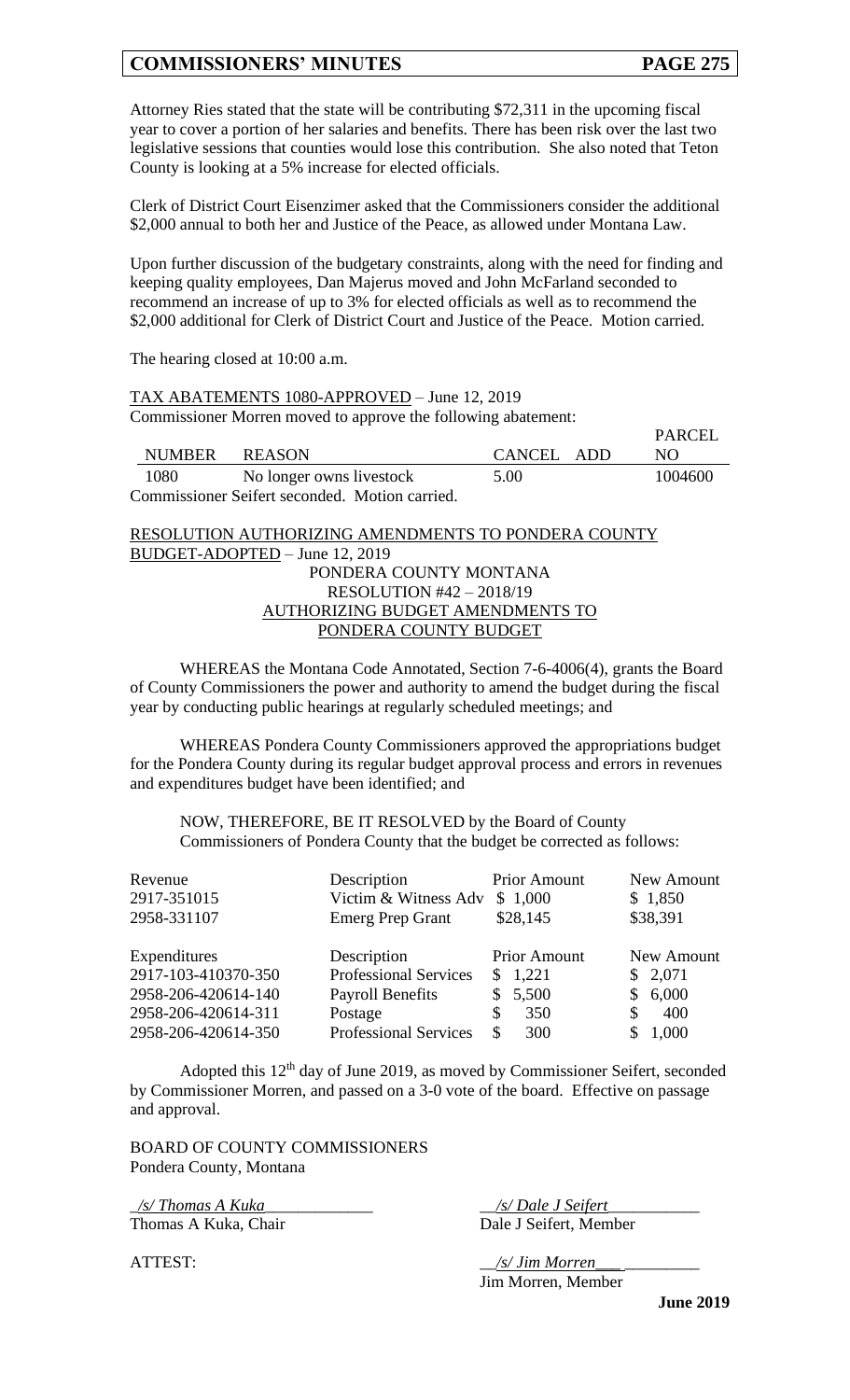\_*/s/ Kody L Farkell*\_\_\_\_\_\_\_\_\_\_\_\_\_ Kody L Farkell, Clerk and Recorder

RESOLUTION REQUESTING DISTRIBUTION OF BARSAA FUNDS-ADOPTED – June 12, 2019

## PONDERA COUNTY, MONTANA RESOLUTION #43 – 2018/19 REQUESTING DISTRIBUTION OF LOCAL GOVERNMENT ROAD CONSTRUCTION AND MAINTENANCE MATCH PROGRAM FUNDS

WHEREAS, the Bridge and Road Safety and Accountability Restricted Account created By HB 473 requires the Montana Department of Transportation to allocate accrued funds to cities, towns, counties, and consolidated city-county governments for construction, reconstruction, maintenance, and repair of rural roads, city or town streets and alleys, and bridges; and,

WHEREAS, a city, town, county, or consolidated city-county government that requests funds under the Bridge and Road Safety and Accountability Account must match each \$20 requested with \$1 of local government matching funds; and,

WHEREAS, a city, town, county, or consolidated city-county government requesting distribution of allocated funds may make such a request to the Department of Transportation between March 1 and November 1 of the year the funds were allocated; and,

WHEREAS, a description of the project to be funded is: ROAD AND BRIDGE REPAIRS AND MAINTENANCE; and,

WHEREAS, the local match for the allocated funds totals \$2,731.29 identified in the attached copy of approved road/bridge expenditures from current year operating budget.

## THEREFORE, BE IT RESOLVED that

1. Pondera County requests distribution of its share of the allocated Bridge and Road Safety and Accountability funds (\$54,625.70) to be used for road and bridge and maintenance;

2. That the Chairman of the Board of Pondera County Commissioners or other staff is hereby empowered and authorized to execute such further documents as may be necessary to facilitate the distribution of said funds.

Adopted this  $12<sup>th</sup>$  day of June, 2019 as moved by Commissioner Morren, seconded by Commissioner Seifert, and passed on a 3-0 vote of the board. Effective on passage and approval.

BOARD OF COUNTY COMMISSIONERS Pondera County, Montana

\_*/s/ Thomas A Kuka*\_\_\_\_\_\_\_\_\_\_\_\_\_ \_\_*/s/ Dale J Seifert*\_\_\_\_\_\_\_\_\_\_\_

Thomas A Kuka, Chair Dale J Seifert, Member

ATTEST:  $\frac{1}{s'}$  */s/ Jim Morren\_* Jim Morren, Member

\_*/s/ Kody L Farkell*\_\_\_\_\_\_\_\_\_\_\_\_\_ Kody L Farkell, Clerk and Recorder

MINUTES OF THE COMMISSION-APPROVED – June 12, 2019 Commissioner Morren moved to approve the May minutes of the Commission. Commissioner Seifert seconded. Motion carried.

STATE OF MONTANA PROPERTY SURPLUS PURCHASE AUTHORIZATION – June 12, 2019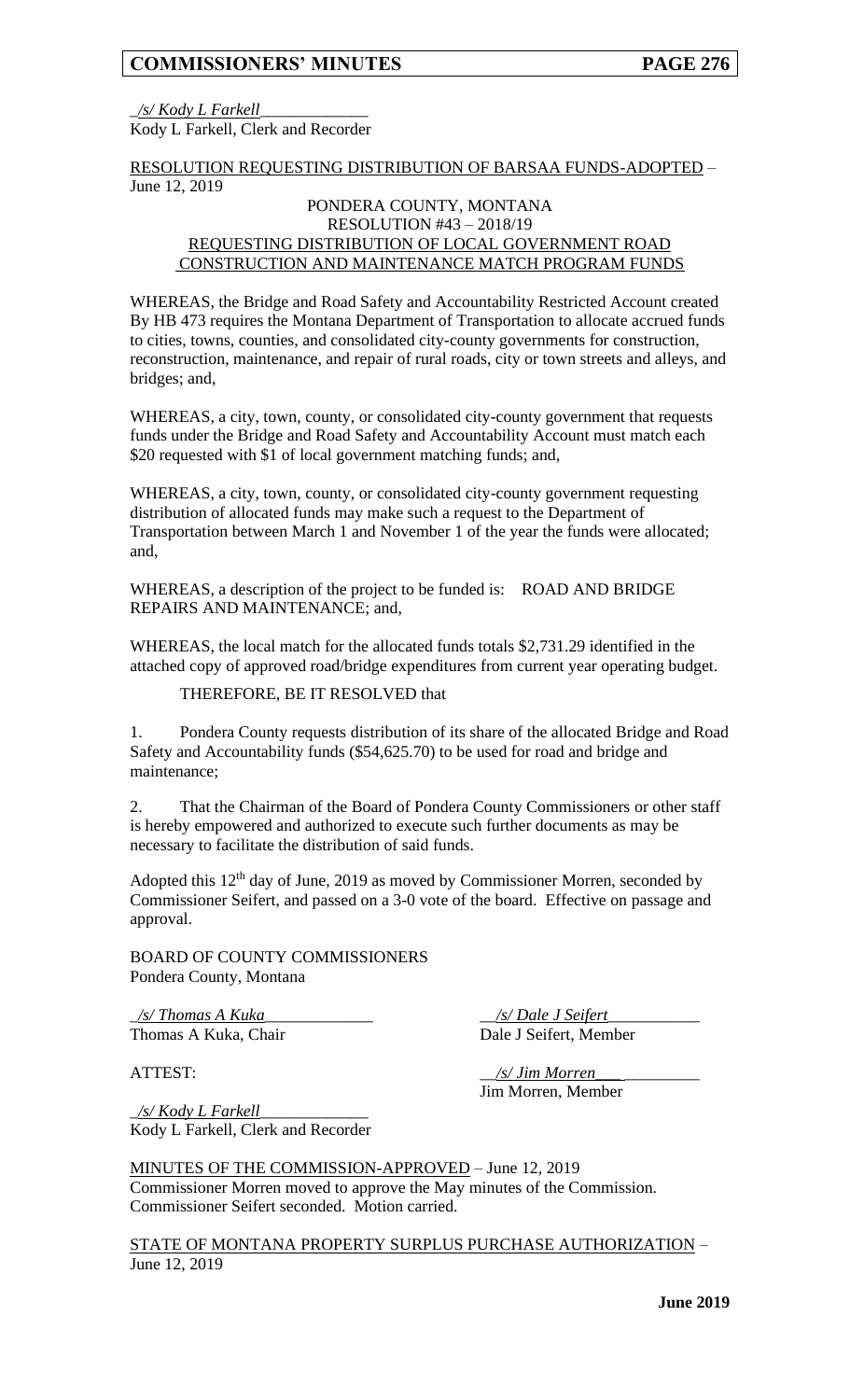$PAPCT$ 

Commissioner Seifert moved and Commissioner Morren seconded to authorize Tom Kuka, Johnny Stokes, and Steve Kaphammer to authorize purchases through the State of Montana Property Surplus. Motion carried.

TASK ORDER FOR IMMUNIZATION PROGRAM APPROVED - June 12, 2019 Commissioner Seifert moved and Commissioner Morren seconded to approve Task Order 20-07-4-31-133-0 to the Master Contract that Covers the Period of July 1, 2019 through June 30, 2020, Immunization Program with the State of Montana Department of Health and Human Services. The County will receive \$5,161 in grant funding for FY19-20. Motion carried.

COUNTY SUPERINTENDENT OF SCHOOLS CONTRACT APPROVED - June 12, 2019

Commissioner Morren moved and Commissioner Seifert seconded to approve the County Superintendent of Schools Agreement with Lynn C. Utterback for FY2019-20. Motion carried.

TAX ABATEMENTS 1081 & 1082-APPROVED – June 19, 2019 Commissioner Morren moved to approve the following abatement:

|                                                |        |                                   |            |       | PARCEL  |
|------------------------------------------------|--------|-----------------------------------|------------|-------|---------|
|                                                | NUMBER | <b>REASON</b>                     | CANCEL ADD |       | NO.     |
|                                                | 1081   | Reporting form lost in mail       |            | 12.84 |         |
|                                                | 1082   | No longer has livestock in County | 5.00       |       | 1322400 |
| Commissioner Seifert seconded. Motion carried. |        |                                   |            |       |         |

DUI TASK FORCE PLAN APPROVED – June 19, 2019

Commissioner Seifert moved to approve the fiscal year 2019-20DUI Task Force plan. Commissioner Morren seconded. Motion carried.

CONRAD AIRPORT FAA HANGAR LEASE APPROVED – June 19, 2019 Commissioner Morren moved and Commissioner Seifert seconded to approve the Conrad Airport FAA hangar lease for the 2019 year. Motion carried.

RESOLUTION AUTHORIZING BUDGET AMENDMENTS TO PONDERA COUNTY BUDGET-ADOPTED – June 19, 2019

## PONDERA COUNTY MONTANA RESOLUTION #44 – 2018/19 AUTHORIZING BUDGET AMENDMENTS TO PONDERA COUNTY BUDGET

WHEREAS the Montana Code Annotated, Section 7-6-4006(4), grants the Board of County Commissioners the power and authority to amend the budget during the fiscal year by conducting public hearings at regularly scheduled meetings; and

WHEREAS Pondera County Commissioners approved the appropriations budget for the Pondera County during its regular budget approval process and errors in revenues and expenditures budget have been identified; and

NOW, THEREFORE, BE IT RESOLVED by the Board of County Commissioners of Pondera County that the budget be corrected as follows:

| Revenue<br>1000-344092<br>1000-344094 | Description<br>Well Child Clinic<br>Reimb-Hep Vaccine | <b>Prior Amount</b><br>\$20,000<br>\$35,000 | New Amount<br>\$26,000<br>\$55,000 |
|---------------------------------------|-------------------------------------------------------|---------------------------------------------|------------------------------------|
| Expenditures                          | Description                                           | <b>Prior Amount</b>                         | New Amount                         |
| 1000-448-440190-110                   | Salaries                                              | \$42,382                                    | \$47,000                           |
| 1000-448-440190-140                   | <b>Benefits</b>                                       | \$3,136                                     | \$3,410                            |
| 1000-448-440190-210                   | <b>Supplies</b>                                       | \$1,500                                     | \$2,000                            |
| 1000-448-440190-225                   | Vaccines                                              | \$70,000                                    | \$76,000                           |
| $\lambda + 1 = 1 + 1 + 1 + 1$         | $c_{\mathbf{I}}$ $\sim$ 0.10                          | $\mathbf{11}$ $\mathbf{1}$                  | $\sim$ $\sim$ $\sim$               |

Adopted this 19<sup>h</sup> day of June 2019, as moved by Commissioner Seifert, seconded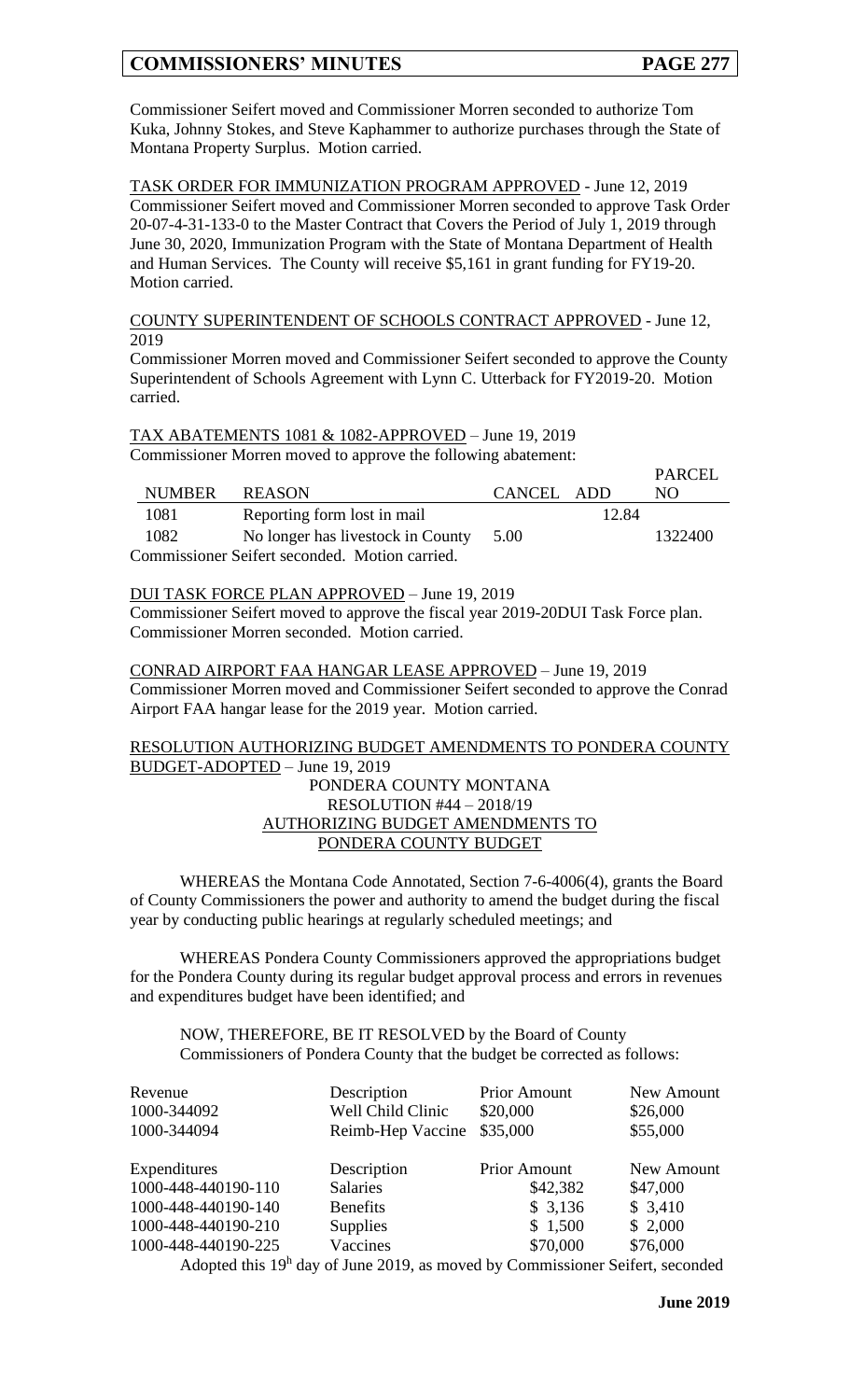by Commissioner Morren, and passed on a 3-0 vote of the board. Effective on passage and approval.

BOARD OF COUNTY COMMISSIONERS Pondera County, Montana

\_*/s/ Thomas A Kuka*\_\_\_\_\_\_\_\_\_\_\_\_\_ \_\_*/s/ Dale J Seifert*\_\_\_\_\_\_\_\_\_\_\_

Thomas A Kuka, Chair Dale J Seifert, Member

ATTEST:  $\frac{1}{s'}$  *Jim Morren* Jim Morren, Member

\_*/s/ Kody L Farkell*\_\_\_\_\_\_\_\_\_\_\_\_\_ Kody L Farkell, Clerk and Recorder

PUBLIC HEARING FOR CONSIDERATION OF CONSOLIDATING DUPUYER POLLING PLACE WITH VALIER POLLING PLACE – June 24, 2019 Commissioner Seifert called the hearing to order at 6:30 pm at the Dupuyer Community Hall. Those in attendance were Commissioners Kuka, Morren and Seifert; Clerk & Recorder/Election Administrator Kody Farkell; and public members Marilyn Seifert, Joyce Jones, Ron Jones, Rita Christiaens, Brenda Dana, Linda McCarthy, and Jim McCarthy.

The purpose of the hearing was to gather public input regarding the consolidation of the Dupuyer polling place with either the Valier polling or the Conrad polling place. The hearing was advertised in the Independent Observer and The Valierian on June 12 and 19, 2019.

Election Administrator Farkell began by explaining the reasons for considering the consolidation of polling places. Precinct 23 Dupuyer, with 158 voters, is the smallest precinct in the county with its own polling place. The cost of elections; replacement of equipment required by federal law, maintenance and programming of equipment for each election, cost of judges, training, and supplies are always increasing. Due to increasing numbers of absentee voters, the number of polling place voters is decreasing. Election laws and processes must be adhered to with great care, and is most efficiently done with multiple precincts in one polling place.

Ron Jones said that, after attending both meetings, he understood the economics of the decision but still hated to see the consolidation. He said he would prefer the Conrad polling place if consolidated. Rita Christiaens stated that she votes absentee, but would like to see the polling place remain in Dupuyer as it is a service for their community. Commissioner Seifert posed the question of which polling place the attendees would prefer if consolidated. Four replied Conrad and three said they were indifferent as they voted absentee.

The hearing was adjourned at 7:40 pm.

## TAX ABATEMENTS 1083 & 1084-APPROVED – June 26, 2019 Commissioner Morren moved to approve the following abatement:

|                                                |        |                              |         |                | PARCEL |
|------------------------------------------------|--------|------------------------------|---------|----------------|--------|
|                                                | NUMBER | REASON                       | CANCEL. | - ADD          | NO.    |
|                                                | 1083   | Fix predatory animal numbers |         | \$300.50 misc  |        |
|                                                | 1084   | Fix predatory animal numbers |         | $$144.00$ misc |        |
| Commissioner Seifert seconded. Motion carried. |        |                              |         |                |        |

### STATEMENT OF WORK (AGREEMENT) FOR E-911 & GPS/GIS PROJECT APPROVED – June 26, 2019

Commissioner Morren moved and Commissioner Seifert seconded to approve agreement between Pondera County and the Montana State Library for the Pondera County E-911 & GPS/GIS Project through the Montana Land Information Funds (grant) in the amount of \$15,242. The County's in-kind match totals \$3,528. Motion carried.

RESOLUTION CONSOLIDATING PRECINCT 23 POLLING PLACE-ADOPTED – June 26, 2019

 $PAPC$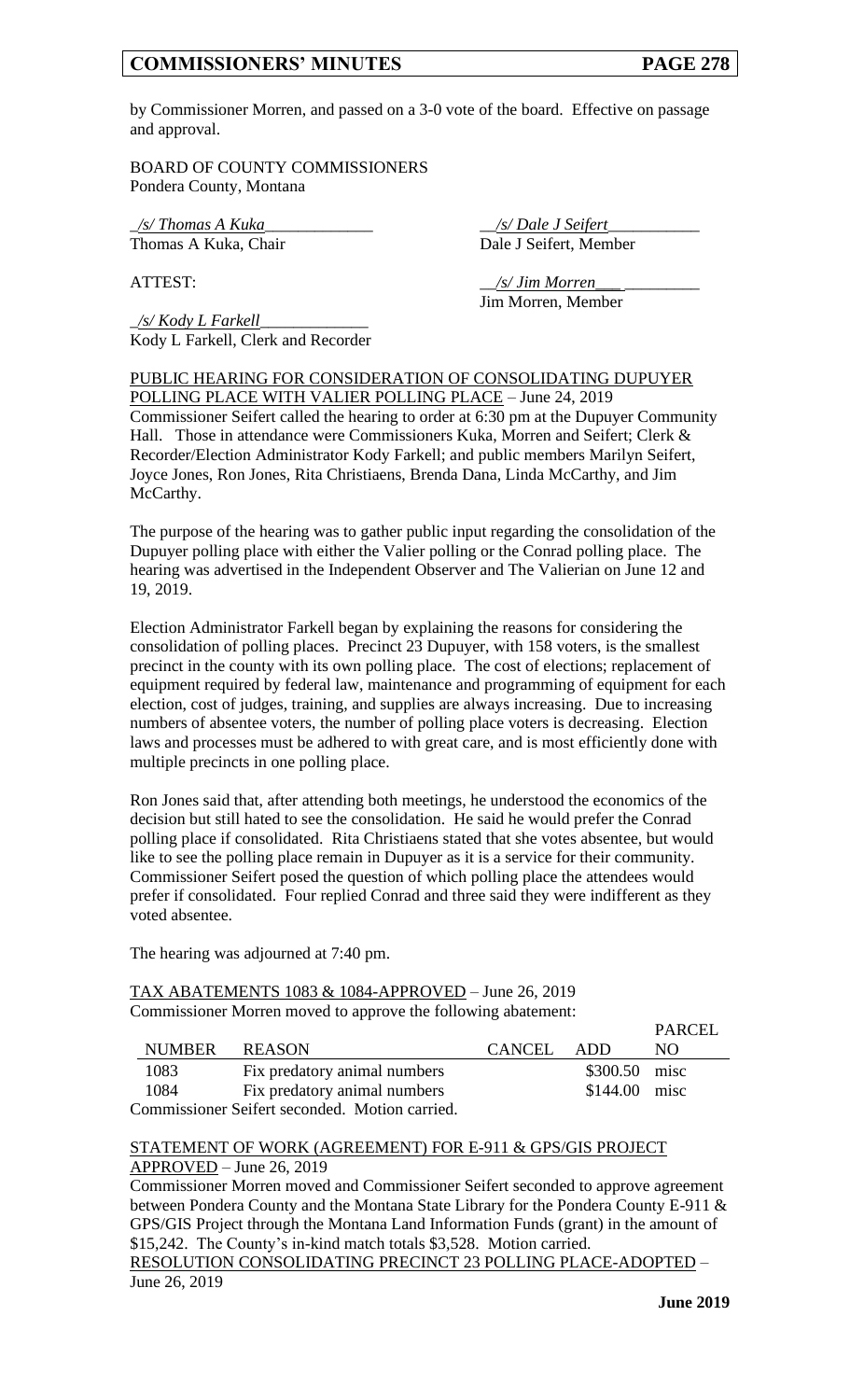### PONDERA COUNTY MONTANA RESOLUTION #45 – 2018/19 CONSOLIDATION OF PRECINCT 23 POLLING PLACE

WHEREAS**,** the Pondera County Elections Department has requested to consolidate:

Precinct 23 – Dupuyer to:

Pondera Center located at 311 S Virginia St, Conrad or the Valier Civic Center located at 514 Montana St, Valier;

WHEREAS, the Elections Department would like to consolidate the Dupuyer polling place with another polling place due to the rising cost of elections, the need to purchase and maintain ADA-compliant equipment for every polling place, and the rising numbers of absentee voters;

WHEREAS, the voters present at the public hearings on May 30 and June 24 have asked that, if consolidated, the Dupuyer polling place be consolidated with the Pondera Center located at 311 S Virginia St, Conrad;

WHEREAS, pursuant to Section 13-3-105, MCA, the governing body shall designate polling places.

NOW, THEREFORE, BE IT RESOLVED by the Board of County Commissioners of Pondera County that the Precinct 23-Dupuyer be consolidated to the Pondera Center located at 311 S Virginia St, Conrad.

Adopted this 26<sup>th</sup> day of June 2019, as moved by Commissioner Morren, seconded by Commissioner Seifert and passed on a 3-0 vote of the board. Effective on passage and approval.

BOARD OF COUNTY COMMISSIONERS Pondera County, Montana

\_*/s/ Thomas A Kuka*\_\_\_\_\_\_\_\_\_\_\_\_\_ \_\_*/s/ Dale J Seifert*\_\_\_\_\_\_\_\_\_\_\_ Thomas A Kuka, Chair Dale J Seifert, Member

\_*/s/ Kody L Farkell*\_\_\_\_\_\_\_\_\_\_\_\_\_ Kody L Farkell, Clerk and Recorder

ATTEST:  $\frac{1}{s}$  /s/ Jim Morren\_ Jim Morren, Member

RESOLUTION SETTING PER DIEM REIMBURSEMENT RATES-ADOPTED – June 26, 2019

## PONDERA COUNTY, MONTANA RESOLUTION #46-2018/19 SETTING PER DIEM REIMBURSEMENT RATES

WHEREAS Sections 2-18-501 through 2-18-503, and Section 7-4-2108, Montana Code Annotated, provide that persons who may be entitled to mileage, lodging and per diem reimbursement paid from public funds when using their own automobiles, incurring costs for lodging and per diem, in the performance of official duties are entitled to collect mileage for the distance actually traveled by automobile at a rate equal to the mileage allotment allowed by the Internal Revenue Service for the preceding calendar year; and

WHEREAS during the 2019 Legislative Session, HB 175 passed and is effective July  $1<sup>st</sup>$ , changing the state meal reimbursement for the remaining 2019 year as follows:

| Per Diem Rates | In-State | Out-of-State |
|----------------|----------|--------------|
| Morning Meal   | \$7.50   | \$13.00      |
| Mid-Day Meal   | \$8.50   | \$14.00      |
| Evening Meal   | \$14.50  | \$23.00      |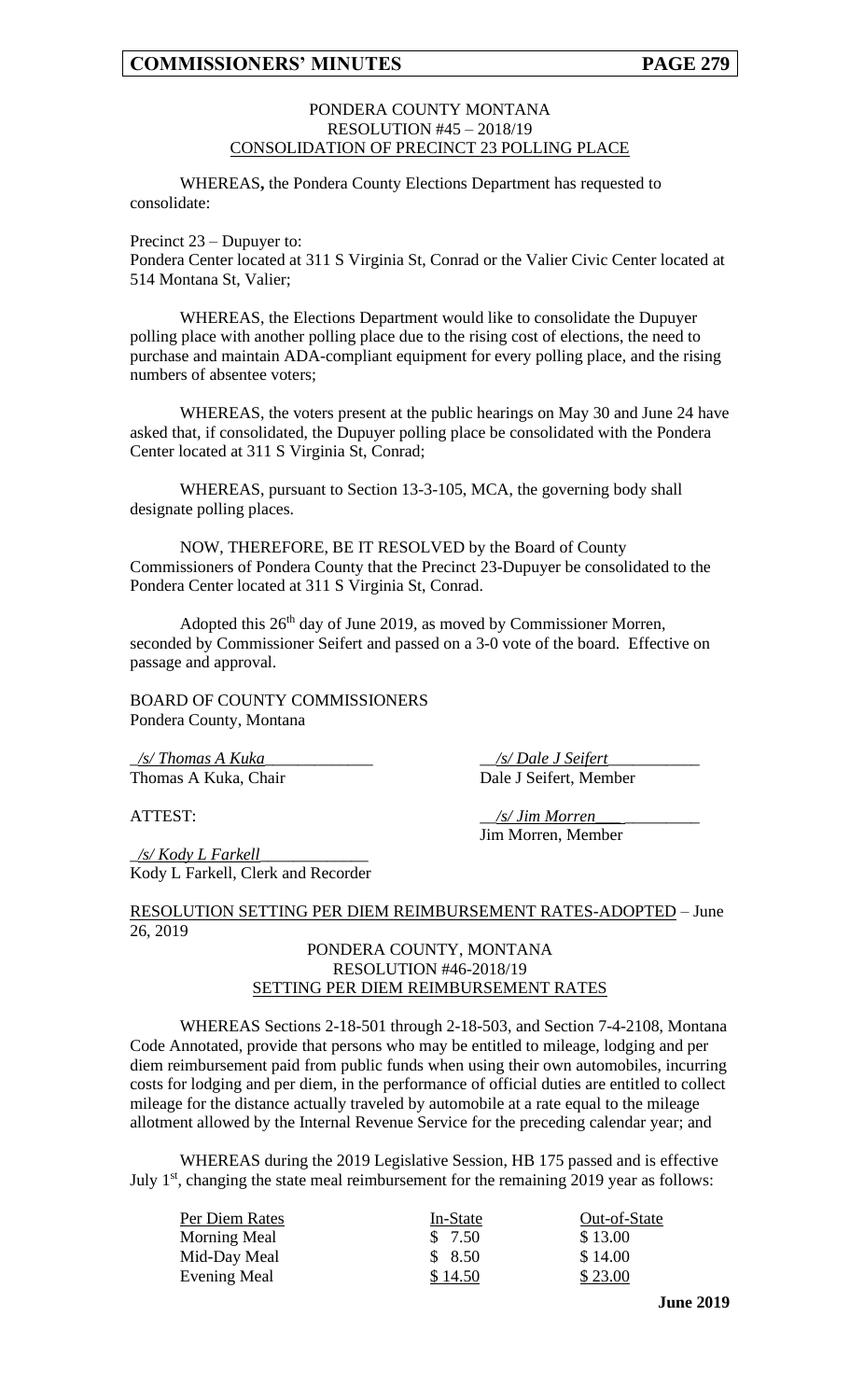Totals \$ 30.50 \$ 50.00

NOW, THEREFORE, BE IT RESOLVED by the Board of County Commissioners of Pondera County that, effective July  $1<sup>st</sup>$  meal reimbursements be changed to

| Per Diem Rates      | In-State | Out-of-State |
|---------------------|----------|--------------|
| Morning Meal        | \$7.50   | \$13.00      |
| Mid-Day Meal        | \$8.50   | \$14.00      |
| <b>Evening Meal</b> | \$14.50  | \$23.00      |
| Totals              | \$30.50  | \$50.00      |

Adopted this  $26<sup>th</sup>$  day of June, 2019 as moved by Commissioner Morren, seconded by Commissioner Seifert, and passed on a 3-0 vote of the board. Effective on July  $1<sup>st</sup>$ , 2019.

BOARD OF COUNTY COMMISSIONERS Pondera County, Montana

\_*/s/ Thomas A Kuka*\_\_\_\_\_\_\_\_\_\_\_\_\_ \_\_*/s/ Dale J Seifert*\_\_\_\_\_\_\_\_\_\_\_ Thomas A Kuka, Chair Dale J Seifert, Member

\_*/s/ Kody L Farkell*\_\_\_\_\_\_\_\_\_\_\_\_\_ Kody L Farkell, Clerk and Recorder

ATTEST:  $\frac{1}{s}$  /s/ Jim Morren Jim Morren, Member

## RESOLUTION AUTHORIZING AMENDMENTS TO PONDERA COUNTY BUDGET-ADOPTED – June 26, 2019 PONDERA COUNTY MONTANA RESOLUTION #47 – 2018/19 AUTHORIZING BUDGET AMENDMENTS TO PONDERA COUNTY BUDGET

WHEREAS the Montana Code Annotated, Section 7-6-4006(4), grants the Board of County Commissioners the power and authority to amend the budget during the fiscal year by conducting public hearings at regularly scheduled meetings; and

WHEREAS Pondera County Commissioners approved the appropriations budget for the Pondera County during its regular budget approval process and errors in revenues and expenditures budget have been identified; and

NOW, THEREFORE, BE IT RESOLVED by the Board of County Commissioners of Pondera County that the budget be corrected as follows:

| Revenues<br>2800-335005 | Description<br>Alcohol Rehab | <b>Prior Amount</b><br>\$10,440 | New Amount<br>\$12,929 |
|-------------------------|------------------------------|---------------------------------|------------------------|
| Expenditures            | Description                  | <b>Prior Amount</b>             | New Amount             |
| 2800-405-440501-397     | <b>Contract Payments</b>     | \$10,440                        | \$12,929               |
| 2230-207-420730-220     | <b>Supplies</b>              | \$3,000                         | \$5,750                |

Adopted this 26<sup>th</sup> day of June 2019, as moved by Commissioner Morren, seconded by Commissioner Seifert, and passed on a 3-0 vote of the board. Effective on passage and approval.

BOARD OF COUNTY COMMISSIONERS Pondera County, Montana

\_*/s/ Thomas A Kuka*\_\_\_\_\_\_\_\_\_\_\_\_\_ \_\_*/s/ Dale J Seifert*\_\_\_\_\_\_\_\_\_\_\_ Thomas A Kuka, Chair Dale J Seifert, Member